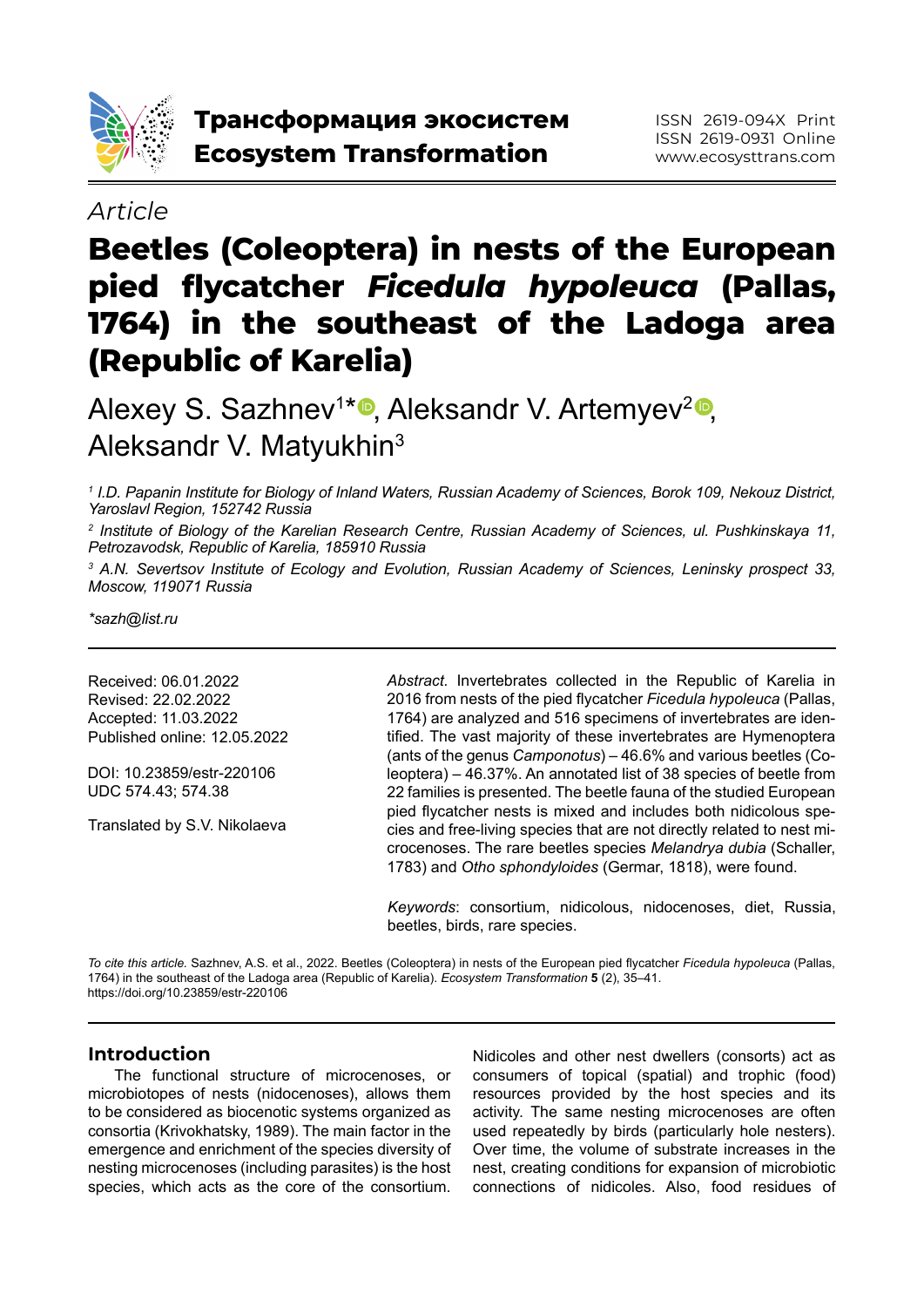the diet of adult birds and nestlings accumulate in the substrate (for insectivorous species these are invertebrate remains). An example of such interspecies relationships, considered in this work, is the hole-nesting species, the pied flycatcher *Ficedula hypoleuca* (Pallas, 1764) and its nesting invertebrates, in particular Coleoptera.

There are few works on non-parasitic inhabitants of the nests of *Ficedula hypoleuca*; regarding beetles, there are a few records of nidicolous Staphylinidae from the nests of various flycatchers (Lundyshev and Orlov, 2016), Histeridae, etc. (Lezhenina et al., 2009). Most of the works containing information about beetles are on the feeding of nestlings (Bel'skii and Bel'skaya, 2009a, b; Lezhenina et al., 2011; Lundberg and Alatalo, 1992; Silverin and Andersson, 1984).

#### **Materials and methods**

The material was collected in 2016 at the Mayachino Station (Republic of Karelia) of the Institute of Biology of the Karelian Scientific Center of the Russian Academy of Sciences. The station is located on the southeastern coast of Lake Ladoga in the Olonets District of the Republic of Karelia (N 60°46′ E 32°48′). To attract hole-nesting birds, wooden nestboxes with an entry hole diameter of 30–34 mm and bottom dimensions of 10×10, 10×12, or 12×12 cm were used (Blagosklonov, 1991). The bulk of artificial nesting sites (AN) were placed in lines along roads, quarterly clearings and drainage ditches in biotopes characteristic of the region. ANs were hung at a height of 1.5–1.7 m from the ground in mature pine and spruce forests, in pine-deciduous and deciduous-spruce forests, in black alder forests, as well as in young pine-deciduous forests and maturing forest stands. The distance between

neighboring nesting sites varied from 20 to 100 m and averaged about 40 m. A detailed description of the study area was previously published (Artemyev, 2008).

Pied flycatcher was the most numerous bird among the inhabitants of the AN – in 2016 this species occupied 74 out of 329 surveyed nesting sites. To collect entomological material, bird nests from the AN within 1–7 days after fledging (from June 21 to July 20) were placed in two sealed plastic bags for storage and transportation (2–3 days), which was considered an integral sample. Invertebrates were sampled from the nesting material manually and using a thermal extractor (extraction for 5–10 days). A total of 36 samples were processed. The samples included invertebrates without taking into account parasitic elements (these were selected separately). Some material in the samples was represented by chitinous remains; therefore, in some cases, the identification was only possible to subfamily or genus; for whole specimens, the identification was based on the details of the external morphology and structure of the male genitalia. Identifications were made by the first author. The material is kept in alcohol in the collection of invertebrates at the I.D. Papanin Institute for Biology of Inland Waters, Russian Academy of Sciences, Borok (Borok, Russia).

#### **Results and discussion**

During the research, 516 specimens of invertebrates were found (Table 1), the vast majority of which were Hymenoptera (mainly ants of the genus *Camponotus*) – 46.6% and various Coleoptera – 46.37%, some of which were identified to species, others, due to incomplete preservation or complexity of identification, to genus and /or family.

**Table 1.** Number of invertebrates specimens (N) and their percentage (%) in nests of pied flycatcher (Republic of Karelia). Dominant taxa are highlighted in bold.

| Taxon       | N              | $\%$  |
|-------------|----------------|-------|
| Diplopoda   | $\overline{2}$ | 0.38  |
| Araneae     | 1              | 0.19  |
| Plecoptera  | 1              | 0.19  |
| Homoptera   | 1              | 0.19  |
| Heteroptera | 4              | 0.76  |
| Coleoptera  | 238            | 46.37 |
| Lepidoptera | 25             | 4.75  |
| Hymenoptera | 241            | 46.60 |
| Diptera     | 3              | 0.57  |
| Total       | 516            | 100   |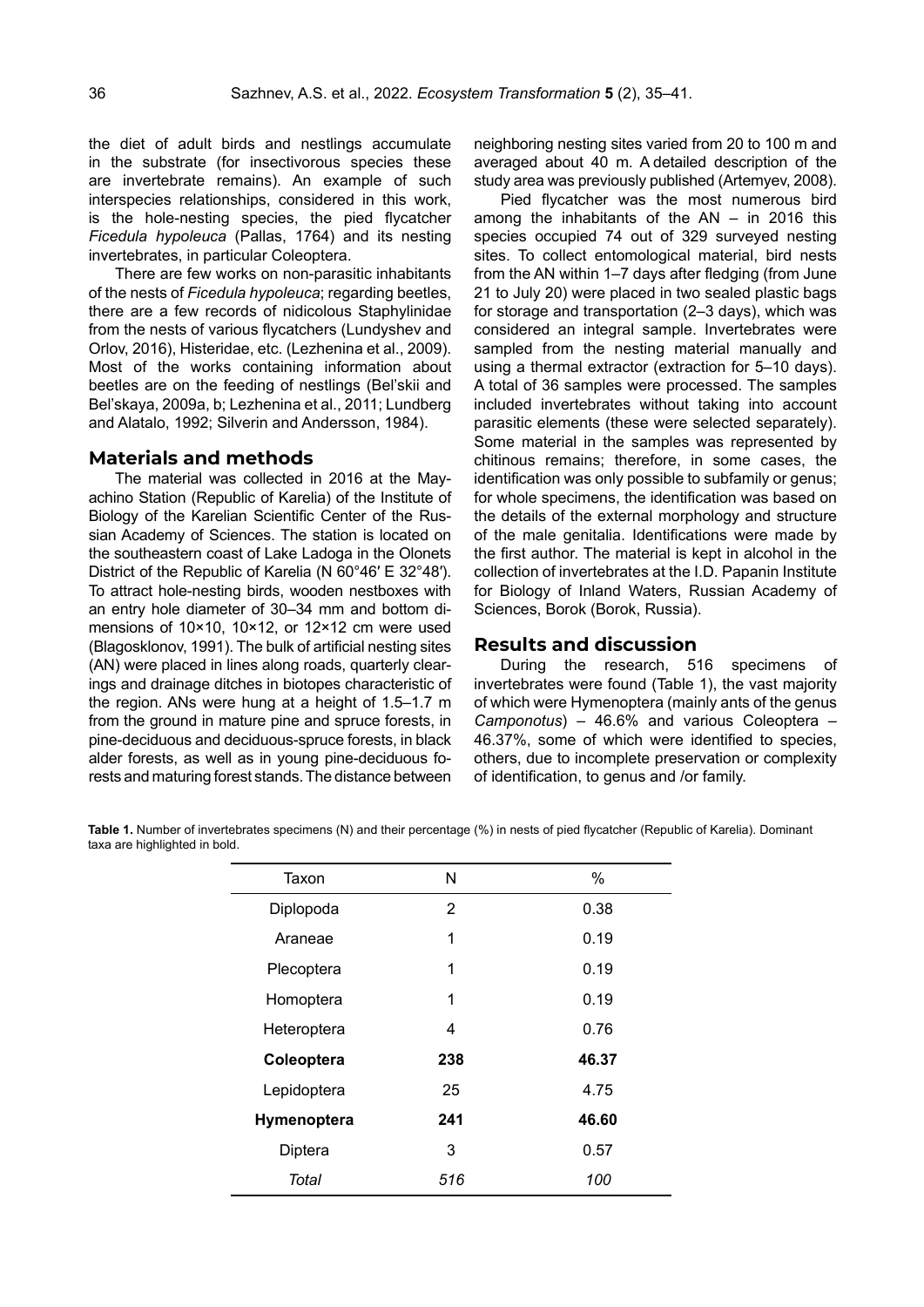Ants are part of the pied flycatcher's dietary spectrum and, although not a preferred prey item, they sometimes form a significant part of the diet of adults and are found in the diet of nestlings (Cramp and Perrins, 1993; Lundberg and Alatalo, 1992; Silverin and Andersson, 1984). It has been established that forest areas inhabited by ants are more attractive for nesting and hatching of pied flycatcher chicks (Maslov et al., 2016), which may be due to the abundance and availability of ants as a food source when other invertebrates are lacking. This indirectly explains the significant proportion of ants (mainly head capsules) in the nesting material from our study.

Among beetles, taxa of 22 families were identified (Table 2); 38 taxa have been identified to species. The most frequently represented beetles in the collections, with the percentage of the total number of beetles, are: dendro- and chortobiont Elateridae (22.69%), herpetobionts from the family Carabidae (17.23%), horto-anthobionts Cantharidae (15.97%), and the nidicolous zoophage *Gnathoncus buyssoni* (family Histeridae) (14.71%); the latter is directly associated with nests. The first three groups of species characterize the diet of the flycatcher, and only *G. buyssoni* (along with other nidicolous species) is a true element of the consortium.

Among the recorded species, groups were distinguished based on characteristics of biology and quality of preservation: FE – nutrients not associated with nesting microcenoses (they were present in the samples mainly in the form of residues); AS – random species that could have entered the nests by accident or used them as a shelter (mainly represented by whole, but more often dead, individuals); FN – facultative nidicoles directly or indirectly associated with nests – predators, saprophages and mycetophages (found alive).

Note that the beetle fauna of the studied nests of the pied flycatcher is of a mixed nature: in addition to nidicole elements (zoophages of the families Histeridae, some Staphylinidae, saprophages of the families Dermestidae and Anobiidae), it contains free-living species that are not directly associated with nesting microcenoses and to a greater extent reflect food relations of the species-edificator of the consortium. Two species, *Anisotoma humeralis* and *Cyllodes ater*, were classified as facultative nidicoles as mycetophages associated with plasmodia of myxomycetes and agaric xylotrophic fungi, the mycelium of which can develop in nesting litter. Some species present in the nesting material are associated with water bodies: these are representatives of the amphibiotic family Scirtidae, as well as *Galerucella nymphaeae*, feeding on the aquatic plants *Nymphaea* and *Nuphar* – their presence reflects the width of the trophic niche of the flycatcher.

The nests of the pied flycatcher are complex supraterral perennial nesting microcenoses (Sazhnev and Matyukhin, 2020) closed to the free access of most beetles, which almost excludes their accidental entry into the tree hollow. However, some free-living species of beetles could enter nests not only with food for nestlings, but also independently in search of shelter in rainy weather; in the study area, ground beetles, as well as representatives of other groups of invertebrates (ants, spiders, flies, lepidopterans and centipedes), entered both empty nestboxes and those inhabited by birds.

The presence of millipedes (Diplopoda) and herpetobiont Carabidae in the material from the nests indicates both their possible inclusion in the diet of the birds, and the use of ANs by these invertebrates as shelters from adverse weather. The majority of Coleoptera in collections from nesting pied flycatchers is species capable of active flight, living in tree canopies, in shrub and grass layers, or found on flowering vegetation.

According to the previous publications, beetles make up from 4.4 to 19.7% of the diet of pied flycatcher nestlings (Bel'skii and Bels'kaya, 2009b; Lundberg and Alatalo, 1992) and are represented by both flying and flightless forms. At the same time, the composition of the food directly depends on the location of the nest and the characteristics of the populated microbiotope; in particular, in samples from nests located closer to the littoral zone, the predominance of coastal invertebrates is noted (Bakkal, 1997), which characterizes the pied flycatcher as a species that is flexible in its choice of food. In our studies, eurytopic and forest species predominate among the beetles.

Records of note for the regional fauna include the rare species *Melandrya dubia, Schizotus pectinicornis* and *Otho sphondyloides*, as well as *Ptinus fur*, cryptogenic for Europe.

#### **Conclusions**

The fauna of bird nests in its broadest sense consists of both taxa that are part of a heterotrophic consortium and are associated with the edificator species by trophic and topical relationships, as well as random species that enter nests from surrounding biotopes. Coleoptera (which accounted for 46.37% of all invertebrates in our studies) from the nests of *Ficedula hypoleuca* to a great extent reflect the food preferences of nestlings and adults of the pied flycatcher, and also give an idea of the species composition of invertebrates (including rare species) in the vicinity of the nesting areas. Most (84.13%) of the beetles in the nests of the flycatcher are represented by food remains and random species; 15.87% of the beetles found were classified as facultative nidicoles.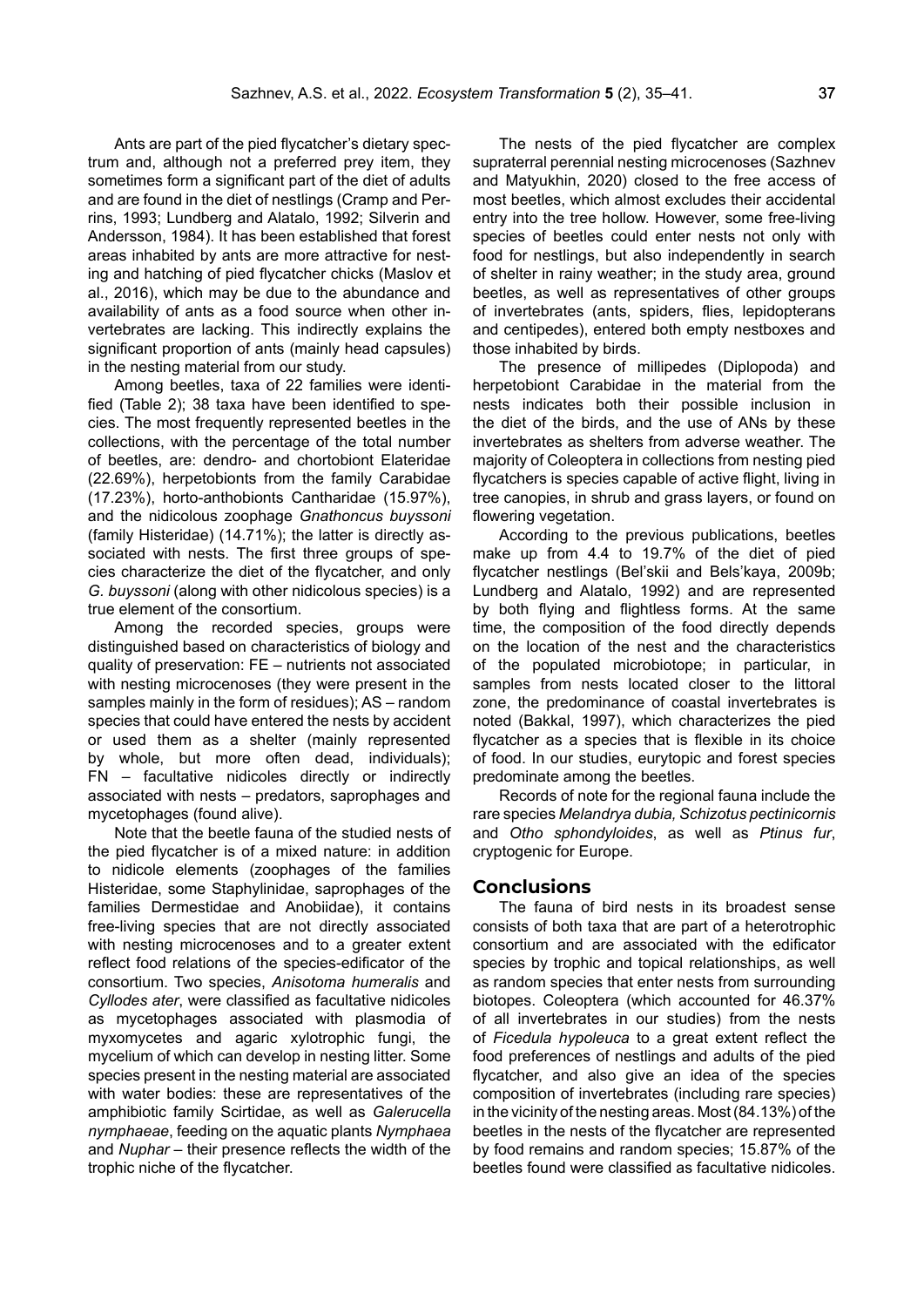| Taxon                                           | Group     | N                | $\%$  |
|-------------------------------------------------|-----------|------------------|-------|
| <b>Family Carabidae</b>                         |           | 41               | 17.23 |
| Carabidae spp.                                  | <b>FE</b> | 31               | 13.03 |
| Agonum sp.                                      | <b>FE</b> | 3                | 1.26  |
| Harpalus rubripes (Duftschmid, 1812)            | FE/AS     | 1                | 0.42  |
| Poecilus sp.                                    | <b>FE</b> | 1                | 0.42  |
| Pterostichus sp.                                | FE.       | 1                | 0.42  |
| Pterostichus aethiops (Panzer, 1796)            | FE/AS     | 1                | 0.42  |
| Pterostichus oblongopunctatus (Fabricius, 1787) | FE/AS     | 3                | 1.26  |
| <b>Family Silphidae</b>                         |           | 1                | 0.42  |
| Phosphuga atrata (Linnaeus, 1758)               | <b>FN</b> | 1                | 0.42  |
| <b>Family Staphylinidae</b>                     |           | 11               | 4.62  |
| Staphylininae sp.                               | FE/AS     | $\mathbf{1}$     | 0.42  |
| Aleocharinae sp.                                | <b>FN</b> | $\overline{2}$   | 0.84  |
| Aleochara sp.                                   | <b>FN</b> | 7                | 2.94  |
| Philonthus sp.                                  | <b>FN</b> | 1                | 0.42  |
| <b>Family Histeridae</b>                        |           | 35               | 14.71 |
| Gnathoncus buyssoni (Auzat, 1917)               | <b>FN</b> | 35               | 14.71 |
| <b>Family Leiodidae</b>                         |           | 1                | 0.42  |
| Anisotoma humeralis (Fabricius, 1792)           | <b>FN</b> | 1                | 0.42  |
| <b>Family Scarabaeidae</b>                      |           | $\boldsymbol{2}$ | 0.84  |
| Aphodius depressus (Kugelann, 1792)             | <b>FE</b> | 1                | 0.42  |
| Phyllopertha horticola (Linnaeus, 1758)         | <b>FE</b> | 1                | 0.42  |
| <b>Family Elateridae</b>                        |           | 54               | 22.69 |
| Elateridae spp.                                 | FE/AS     | 8                | 3.36  |
| Agriotes sp.                                    | FE/AS     | $\overline{2}$   | 0.84  |
| Ampedus balteatus (Linnaeus, 1758)              | FE/AS     | 3                | 1.26  |
| Athous subfuscus (O.F. Müller, 1764)            | FE/AS     | 6                | 2.52  |
| Dalopius marginatus (Linnaeus, 1758)            | FE/AS     | 7                | 2.94  |
| Denticollis linearis (Linnaeus, 1758)           | FE/AS     | 21               | 8.82  |
| Ectinus aterrimus (Linnaeus, 1761)              | FE/AS     | $\mathbf{1}$     | 0.42  |
| Hemicrepidius hirtus (Herbst, 1784)             | <b>FE</b> | $\overline{2}$   | 0.84  |
| Melanotus castanipes (Paykull, 1800)            | <b>FE</b> | $\overline{2}$   | 0.84  |
| Selatosomus cruciatus (Linnaeus, 1758)          | FE.       | 1                | 0.42  |
| Selatosomus latus (Fabricius, 1801)             | <b>FE</b> | 1                | 0.42  |

**Table 2.** Number of beetles specimens (N) and their percentage (%) in nests of pied flycatcher (Republic of Karelia). FE – feeding element, AS – accidental species, FN – facultative nidicole.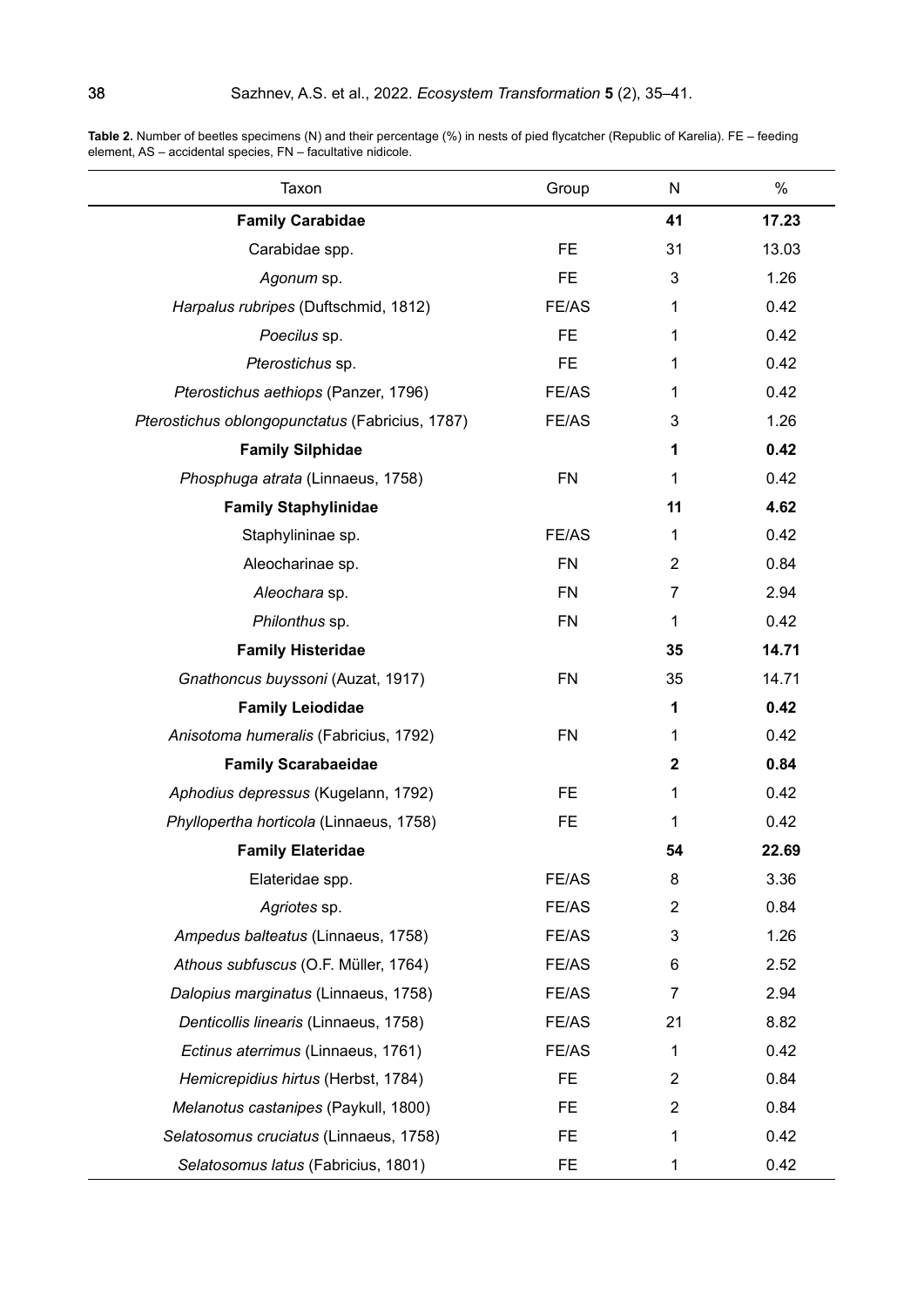| Taxon                                        | Group     | N               | $\%$  |
|----------------------------------------------|-----------|-----------------|-------|
| <b>Family Buprestidae</b>                    |           | 1               | 0.42  |
| Eurythyrea sp.                               | <b>FE</b> | 1               | 0.42  |
| <b>Family Scirtidae</b>                      |           | 8               | 3.36  |
| Contacyphon coarctatus Paykull, 1799         | FE/AS     | $\overline{2}$  | 0.84  |
| Microcara testacea (Linnaeus, 1767)          | FE/AS     | 6               | 2.52  |
| <b>Family Dermestidae</b>                    |           | 3               | 1.26  |
| Dermestidae sp. (larva)                      | <b>FN</b> | 3               | 1.26  |
| <b>Family Cantharidae</b>                    |           | 38              | 15.97 |
| Cantharis spp.                               | <b>FE</b> | 23              | 9.66  |
| Cantharis nigricans (O.F. Müller, 1776)      | FE/AS     | $\mathbf{1}$    | 0.42  |
| Rhagonycha fulva (Scopoli, 1763)             | FE/AS     | 12 <sup>2</sup> | 5.04  |
| Rhagonycha sp.                               | <b>FE</b> | 1               | 0.42  |
| Rhagonycha atra (Linnaeus, 1767)             | FE/AS     | 1               | 0.42  |
| <b>Family Anobiidae</b>                      |           | $\mathbf 2$     | 0.84  |
| Dorcatoma sp.                                | <b>FN</b> | 1               | 0.42  |
| Ptinus fur (Linnaeus, 1758)                  | <b>FN</b> | 1               | 0.42  |
| <b>Family Melandryidae</b>                   |           | 7               | 2.94  |
| Melandrya dubia (Schaller, 1783)             | FE/AS     | 7               | 2.94  |
| <b>Family Eucnemidae</b>                     |           | 1               | 0.42  |
| Otho sphondyloides (Germar, 1818)            | FE/AS     | 1               | 0.42  |
| <b>Family Nitidulidae</b>                    |           | 1               | 0.42  |
| Cyllodes ater (Herbst, 1792)                 | <b>FN</b> | 1               | 0.42  |
| <b>Family Coccinellidae</b>                  |           | 10              | 4.20  |
| Coccinellidae sp.                            | FE.       | 1               | 0.42  |
| Anatis ocellata (Linnaeus, 1758)             | FE/AS     | 6               | 2.52  |
| Coccinella septempunctata Linnaeus, 1758     | FE/AS     | 1               | 0.42  |
| Hippodamia tredecimpunctata (Linnaeus, 1758) | FE/AS     | 1               | 0.42  |
| Oenopia conglobata (Linnaeus, 1758)          | FE/AS     | 1               | 0.42  |
| <b>Family Pyrochroidae</b>                   |           | 1               | 0.42  |
| Schizotus pectinicornis (Linnaeus, 1758)     | FE/AS     | 1               | 0.42  |
| <b>Family Tenebrionidae</b>                  |           | 4               | 1.68  |
| Tenebrionidae sp. 1                          | FE.       | 1               | 0.42  |
| Tenebrionidae sp. 2                          | FE.       | 1               | 0.42  |
| Scaphidema metallicum (Fabricius, 1793)      | FE/AS     | 2               | 0.84  |
| <b>Family Chrysomelidae</b>                  |           | 3               | 1.26  |
| Chrysomelidae sp. (larva)                    | FE.       | 2               | 0.84  |

 $\overline{\phantom{0}}$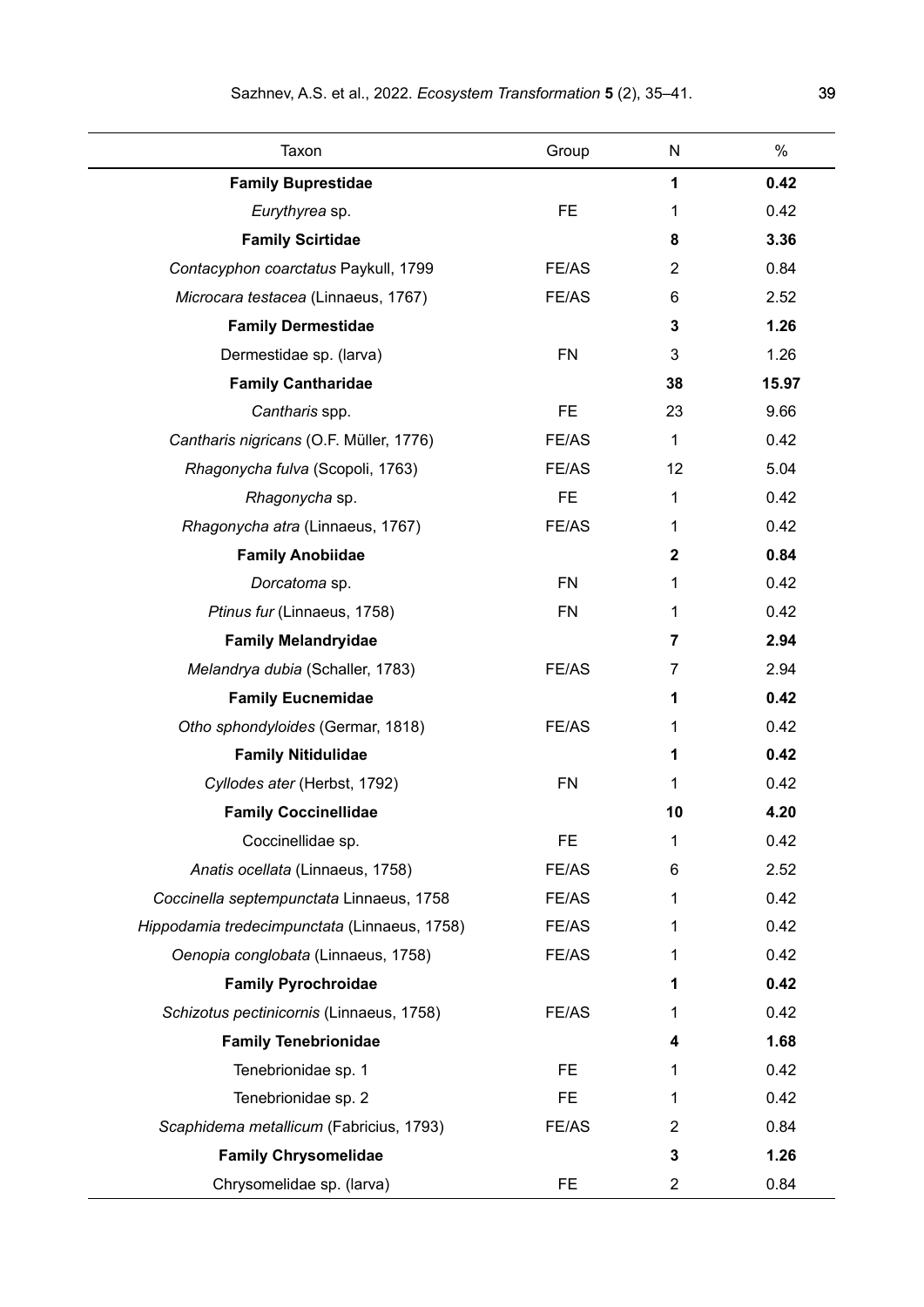| Taxon                                    | Group     | N              | %    |
|------------------------------------------|-----------|----------------|------|
| Galerucella nymphaeae (Linnaeus, 1758)   | FE/AS     | 1              | 0.42 |
| <b>Family Cerambycidae</b>               |           | 4              | 1.68 |
| Cerambycidae sp.                         | <b>AS</b> | 2              | 0.84 |
| Alosterna tabacicolor (DeGeer, 1775)     | FE/AS     | 1              | 0.42 |
| Stictoleptura variicornis (Dalman, 1817) | <b>FE</b> | 1              | 0.42 |
| <b>Family Rhynchitidae</b>               |           | 1              | 0.42 |
| Deporaus betulae (Linnaeus, 1758)        | FE/AS     |                | 0.42 |
| <b>Family Curculionidae</b>              |           | 9              | 3.78 |
| Brachyderini spp.                        | FE/AS     | 2              | 0.84 |
| Cossoninae sp.                           | FE/AS     | 1              | 0.42 |
| Hylobius pinastri Gyllenhaal, 1813       | FE/AS     | $\overline{2}$ | 0.84 |
| Otiorhynchus scaber (Linnaeus, 1758)     | FE/AS     | 3              | 1.26 |
| Phyllobius sp.                           | FE/AS     | 1              | 0.42 |
| Total                                    |           | 238            | 100  |

#### **Acknowledgments**

The authors are grateful to A.S. Prosvirov (Lomonosov Moscow State University, Moscow) for the help in identifying the representatives of the Elateridae family. Special thanks go to V.O. Kozminykh (Perm State Humanitarian Pedagogical University, Perm) for invaluable comments in identifying the species of the Histeridae family.

### **Funding**

The work of A.V. Artemiev was carried out within the framework of the state task of the Institute of Biophysics KarRC RAS No. FMEN-2022-0003. The work of A.S. Sazhnev was held as part of the implementation of the state task of the Ministry of Science and Higher Education of the Russian Federation No. 121051100109-1.

#### **ORCID**

Alexey S. Sazhney **10 [0000-0002-0907-5194](https://orcid.org/0000-0002-0907-5194)** Aleksandr V. Artemye[v](https://orcid.org/0000-0002-7594-3500) **D** [0000-0002-7594-3500](https://orcid.org/0000-0002-7594-3500)

#### **References**

- Artemyev, A.V., 2008. Populatsionnaya ekologiya mukholovki-pestrushki v severnoy zone areala [Population ecology of the European pied flycatcher in the northern zone of the range]. Nauka, Moscow, Russia, 268 p. (In Russian).
- Bakkal, S.N., 1997. O roli dvukrylykh nasekomykh v pitanii ptentsov mukholovki-pestrushki *Ficedula*

*hypoleuca* [On the role of dipterans in the diet of pied flycatcher chicks *Ficedula hypoleuca*]. *Russkiy Ornitologicheskiy zhurnal [The Russian Journal of Ornithology]* **6** (11), 3–9. (In Russian).

- Bel'skii, E.A., Bel'skaya, E.A., 2009a. Composition of pied flycatcher (*Ficedula hypoleuca* Pall.) nestling diet in industrially polluted area. *Russian Journal of Ecology* **40** (5), 342–350. https://doi.org/10.1134/ S1067413609050063
- Bel'skii, E.A., Bels'kaya, E.A., 2009b. Struktura ratsiona ptentsov mukholovki-pestrushki *Ficedula hypoleuca* Pall. v usloviyakh promyshlennogo zagryazneniya [Diet structure of pied flycatcher chicks *Ficedula hypoleuca* Pall. in conditions of industrial pollution]. *Ekologiya [Ecology]* **5**, 363– 371. (In Russian).
- Blagosklonov, K.N., 1991. Gnezdovanie I privlechenie ptits v sady i parki [Nesting and attracting birds to gardens and parks]. Moscow State University, Moscow, USSR, 251 p. (In Russian).
- Cramp, S., Perrins, C.M. (eds.), 1993. The Birds of the Western Palearctic. Vol. VII. Oxford University Press, New York, USA, 577 р.
- Krivokhatsky, V.A., 1989. Issledovanie obitateley nor mlekopitayuschikh v SSSR [Investigation of the inhabitants of the burrows of mammals in the USSR]. *Vestnik Leningradskogo Universiteta [Bulletin of the Leningrad University]* **24**, 13–18. (In Russian).